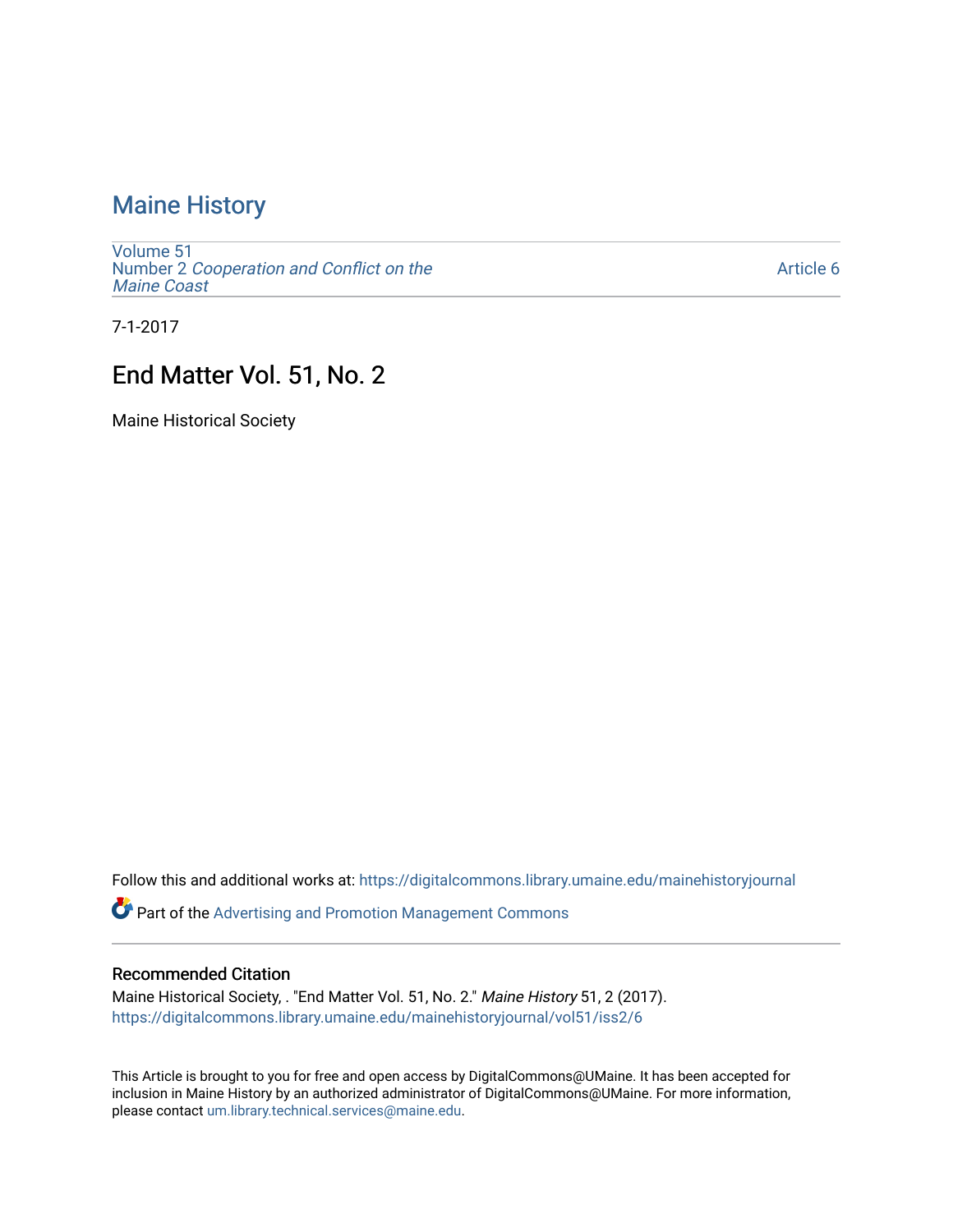# *Invest in our Future:*

## *Leave a Legacy for Maine History*

FOR NEARLY TWO centuries, the Maine Historical Society has been en-<br>riching the lives of individuals searching for the connections and insights yielded by the past.

All of us, residents and visitors alike, treasure Maine as an incomparable place, rich in distinctive character and history. Preserving that history and



spreading appreciation for our historical heritage is the continuing work of the Maine Historical Society.

Today we are fulfilling our mission in ways unimaginable to our founders in 1822. The innovative use of digital technology in the Maine Memory Network and partnerships with

communities, schools, and historical societies across the state are making MHS truly a historical resource and enterprise for the 21st century.

Please consider talking to your attorney or financial advisor about making a bequest to the Maine Historical Society. Your foresight will help make a promise to future generations that the stories and artifacts of Maine history will always be there.

For more information about making a bequest, please contact our Advancement Office at (207) 774-1822, ext 231, or info@mainehistory.org. If you have already included a provision for MHS in your will or estate plan, and would like to be recognized in the *Anne Longfellow Pierce Society*, please let us know. Be assured all discussions are held in strictest confidence.

Maine Historical Society 489 Congress Street • Portland, Maine 04101 • (207) 774-1822 www.mainehistory.org • www.mainememory.net